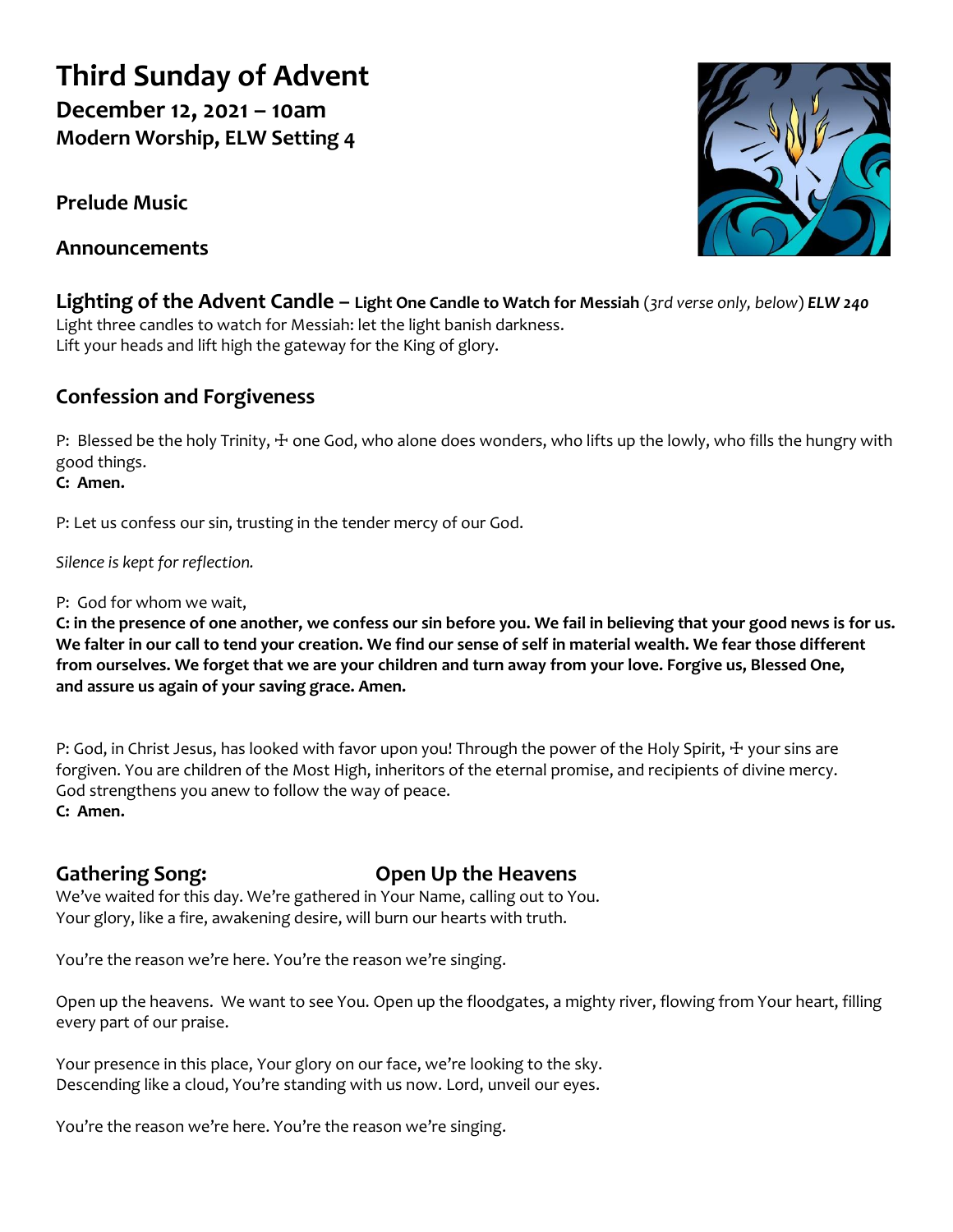Open up the heavens. We want to see You. Open up the floodgates, a mighty river, flowing from Your heart, filling every part of our praise.

Open up the heavens. We want to see You. Open up the floodgates, a mighty river, flowing from Your heart, filling every part of our praise.

Show us, show us your glory. Show us, show us your power. Show us, show us your glory, Lord. Show us, show us your glory. Show us, show us your power. Show us, show us your glory, Lord.

Open up the heavens. We want to see You. Open up the floodgates, a mighty river, flowing from Your heart, filling every part of our praise.

### **Greeting**

P: The grace of our Lord Jesus Christ, the love of God, and the communion of the Holy Spirit, be with you all! **C: And also with you!**

#### **Kyrie**

A: In peace, let us pray to the Lord. **C: Lord, have mercy.**

A: For the peace from above, and for our salvation, let us pray to the Lord. **C: Lord, have mercy.**

A: For the peace of the whole world, for the well-being of the church of God, and for the unity of all, let us pray to the Lord. **C: Lord have mercy.**

A: For this holy house, and for all who offer here their worship and praise, let us pray to the Lord.

#### **C: Lord have mercy.**

A: Help, save, comfort, and defend us, gracious Lord. **C: Amen.**

#### **Prayer of the Day**

A: Let us pray together,

**C: Stir up the wills of your faithful people, Lord God, and open our ears to the preaching of John, that, rejoicing in your salvation, we may bring forth the fruits of repentance; through Jesus Christ, our Savior and Lord, who lives and reigns with you and the Holy Spirit, one God, now and forever. Amen.**

#### **Children's Message** *Annie Slabaugh Annie Slabaugh Annie Slabaugh*

#### **First Reading: Zephaniah 3:14-20**

*The prophet Zephaniah's message is mostly one of judgment for sin. This reading, however, which comes from the conclusion of the book, prophesies joy for Judah and Jerusalem. Judgment has led to repentance, and God's salvation is at hand.*

<sup>14</sup>Sing aloud, O daughter Zion; shout, O Israel! Rejoice and exult with all your heart, O daughter Jerusalem! <sup>15</sup>The Lord has taken away the judgments against you, he has turned away your enemies. The king of Israel, the Lord, is in your midst; you shall fear disaster no more. <sup>16</sup>On that day it shall be said to Jerusalem: Do not fear, O Zion; do not let your hands grow weak. <sup>17</sup>The Lord, your God, is in your midst, a warrior who gives victory; he will rejoice over you with gladness, he will renew you in his love; he will exult over you with loud singing <sup>18</sup>as on a day of festival. I will remove disaster from you, so that you will not bear reproach for it. <sup>19</sup>I will deal with all your oppressors at that time. And I will save the lame and gather the outcast, and I will change their shame into praise and renown in all the earth. <sup>20</sup>At that time I will bring you home, at the time when I gather you; for I will make you renowned and praised among all the peoples of the earth, when I restore your fortunes before your eyes, says the Lord.

L: The Word of the Lord

**C: Thanks be to God.**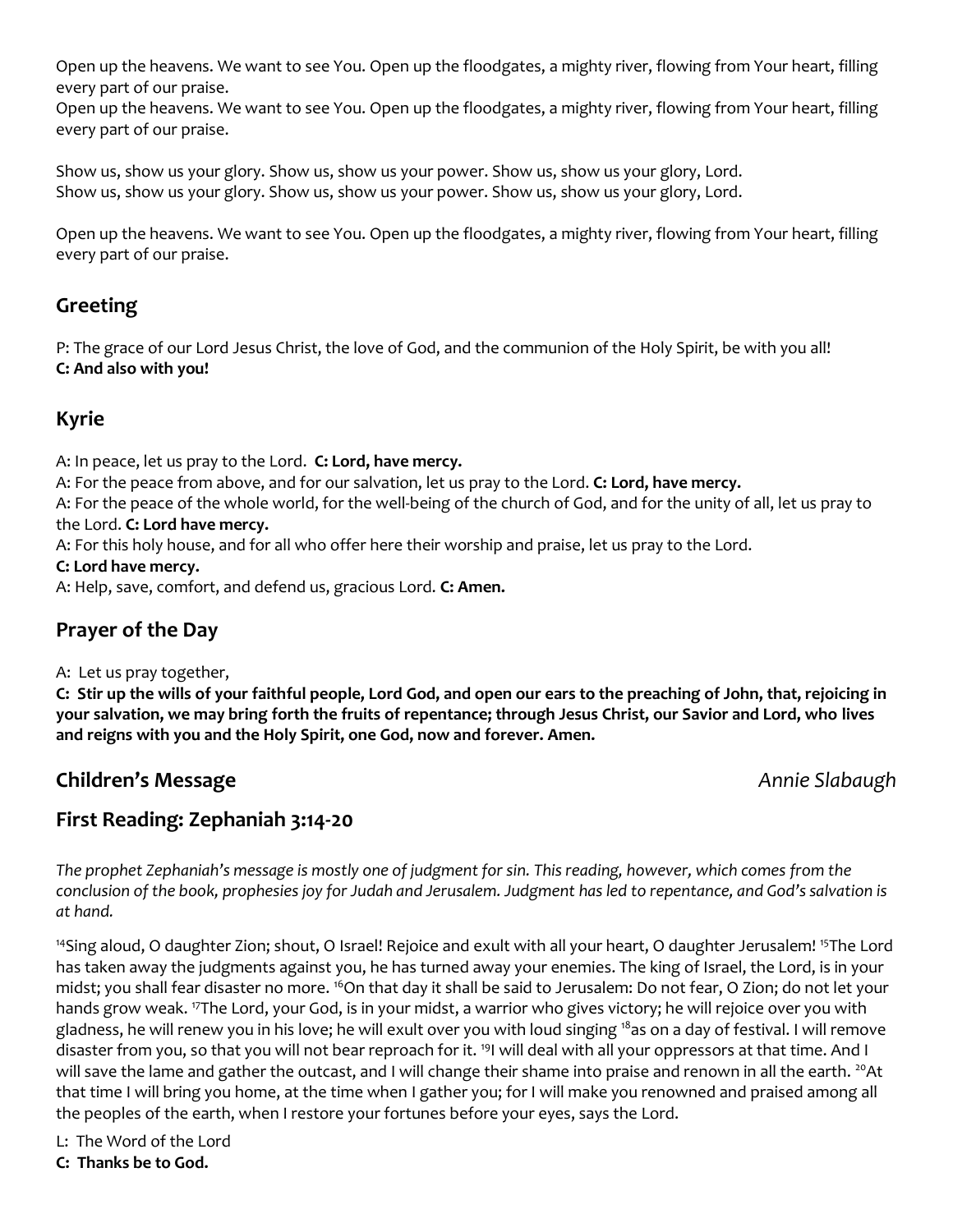**Gospel Acclamation: Prepare Ye the Way of the Lord (***Solo***)** Prepare ye the way of the Lord. Prepare ye the way of the Lord. **(***Congregation***)** Prepare ye the way of the Lord. Prepare ye the way of the Lord. **(***Congregation***)** Prepare ye the way of the Lord. Prepare ye the way of the Lord.

#### **Gospel: Luke 3:7-18**

*John the Baptist heralds the mighty one who is coming. John teaches that preparation for God's reign is not a matter of identity but of bearing fruits of merciful justice, radical generosity, and vocational integrity.*

P: A reading from… **C: Glory to You, O Lord.**

7 John said to the crowds that came out to be baptized by him, "You brood of vipers! Who warned you to flee from the wrath to come? <sup>8</sup>Bear fruits worthy of repentance. Do not begin to say to yourselves, 'We have Abraham as our ancestor'; for I tell you, God is able from these stones to raise up children to Abraham. <sup>9</sup>Even now the ax is lying at the root of the trees; every tree therefore that does not bear good fruit is cut down and thrown into the fire."  $10$ And the crowds asked him, "What then should we do?"  $11$ In reply he said to them, "Whoever has two coats must share with anyone who has none; and whoever has food must do likewise." <sup>12</sup>Even tax collectors came to be baptized, and they asked him, "Teacher, what should we do?" <sup>13</sup>He said to them, "Collect no more than the amount prescribed for you." <sup>14</sup>Soldiers also asked him, "And we, what should we do?" He said to them, "Do not extort money from anyone by threats or false accusation, and be satisfied with your wages." <sup>15</sup>As the people were filled with expectation, and all were questioning in their hearts concerning John, whether he might be the Messiah, <sup>16</sup>John answered all of them by saying, "I baptize you with water; but one who is more powerful than I is coming; I am not worthy to untie the thong of his sandals. He will baptize you with the Holy Spirit and fire. <sup>17</sup>His winnowing fork is in his hand, to clear his threshing floor and to gather the wheat into his granary; but the chaff he will burn with unquenchable fire." <sup>18</sup>So, with many other exhortations, he proclaimed the good news to the people.

P: The Gospel of the Lord.

**C: Praise to you, O Christ.**

**Sermon** *Pastor Paul Busekist*

#### **Song of the Day: Awake! Awake, and Greet the New Morn** *ELW 242*

#### **Apostles Creed**

**I believe in God, the Father almighty, creator of Heaven and earth.** 

**I believe in Jesus Christ, God's only Son, our Lord, who was conceived by the Holy Spirit, born of the virgin Mary, suffered under Pontius Pilate, was crucified, died, and was buried; he descended to the dead. On the third day he rose again; he ascended into heaven, he is seated at the right hand of the Father, and he will come to judge the living and the dead.**

**I believe in the Holy Spirit, the holy catholic church, the communion of saints, the forgiveness of sins, the resurrection of the body, and the life everlasting. Amen.**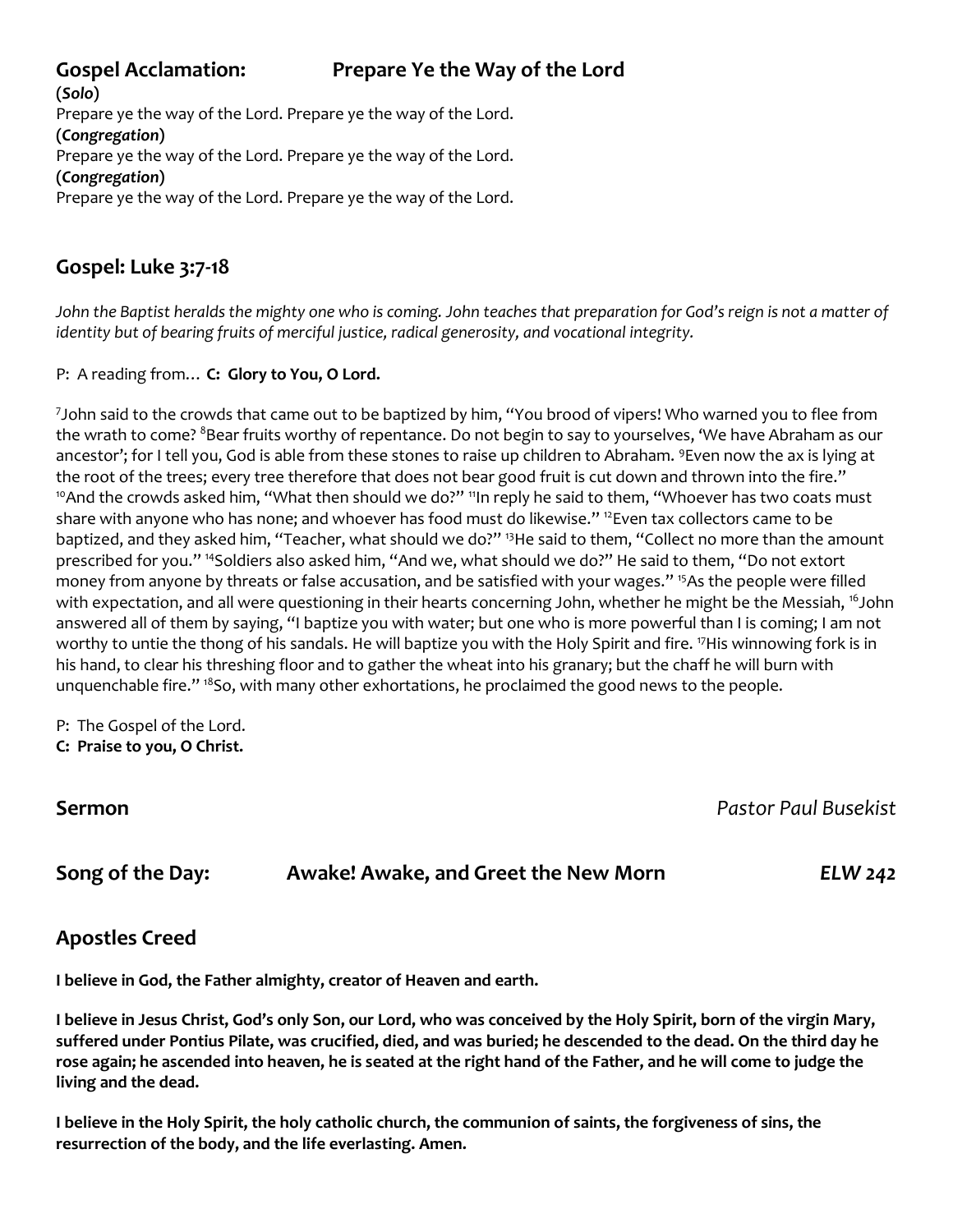### **Prayers of the Church / Sign of the Peace**

**Offering** *(encouraged for before or after service, using vase only and not ushers)*

#### **Offering Prayer**

A: Let us pray.

**C: God of our waiting and watching, we offer the gifts of our hearts and our lives to the service of all your people. Prepare the way before us as we meet you in this simple meal, through Christ Jesus, our pathway and our peace. Amen.**

#### **Words of Institution**

#### **Lord's Prayer**

**Our Father, who art in heaven, hallowed be thy name, thy kingdom come, thy will be done, on earth as it is in heaven. Give us this day our daily bread; and forgive us our trespasses, as we forgive those who trespass against us; and lead us not into temptation, but deliver us from evil. For thine is the kingdom, and the power, and the glory, forever and ever. Amen.**

#### **Communion**

| <b>Communion Songs:</b> | Joy to the World (Unspeakable Joy) | (words below)  |
|-------------------------|------------------------------------|----------------|
|                         | People, Look East                  | <b>ELW 248</b> |

#### **Joy to the World (***Unspeakable Joy)***:**

Joy to the world! the Lord is come; Let earth receive her King. Let ev'ry heart prepare Him room, and heaven and nature sing, and heaven and nature sing, and heaven and heaven and nature sing.

Joy to the world! the Savior reigns; Let all their songs employ. While fields and floods, rocks, hills and plains repeat the sounding joy, repeat the sounding joy, repeat, repeat the sounding joy

Joy, unspeakable joy! An overflowing well; no tongue can tell! Joy, unspeakable joy! It rises in my soul, never lets me go!

He rules the world with truth and grace and makes the nations prove the glories of His righteousness and wonders of His love and wonders of His love and wonders, wonders of His love!

Joy, unspeakable joy! An overflowing well; no tongue can tell! Joy, unspeakable joy! It rises in my soul, never lets me go!

#### **Final Blessing**

P: The God of hope fill us with all joy and peace in believing, so that we may abound in hope by the power of the Holy Spirit, through Christ Jesus for whom we wait. **C: Amen.**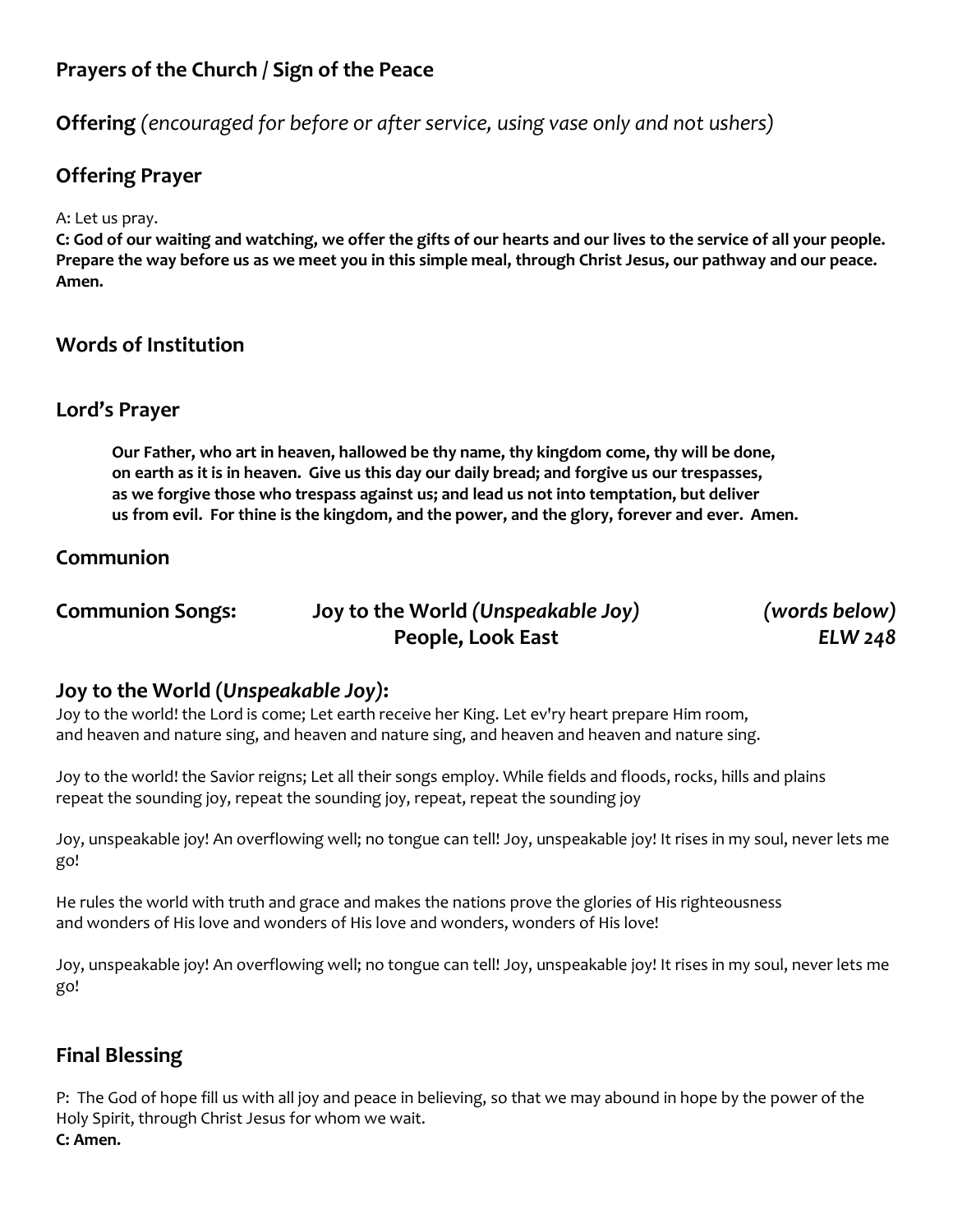### **Dismissal**

A: Go in peace. Christ is near. **C: Thanks be to God.**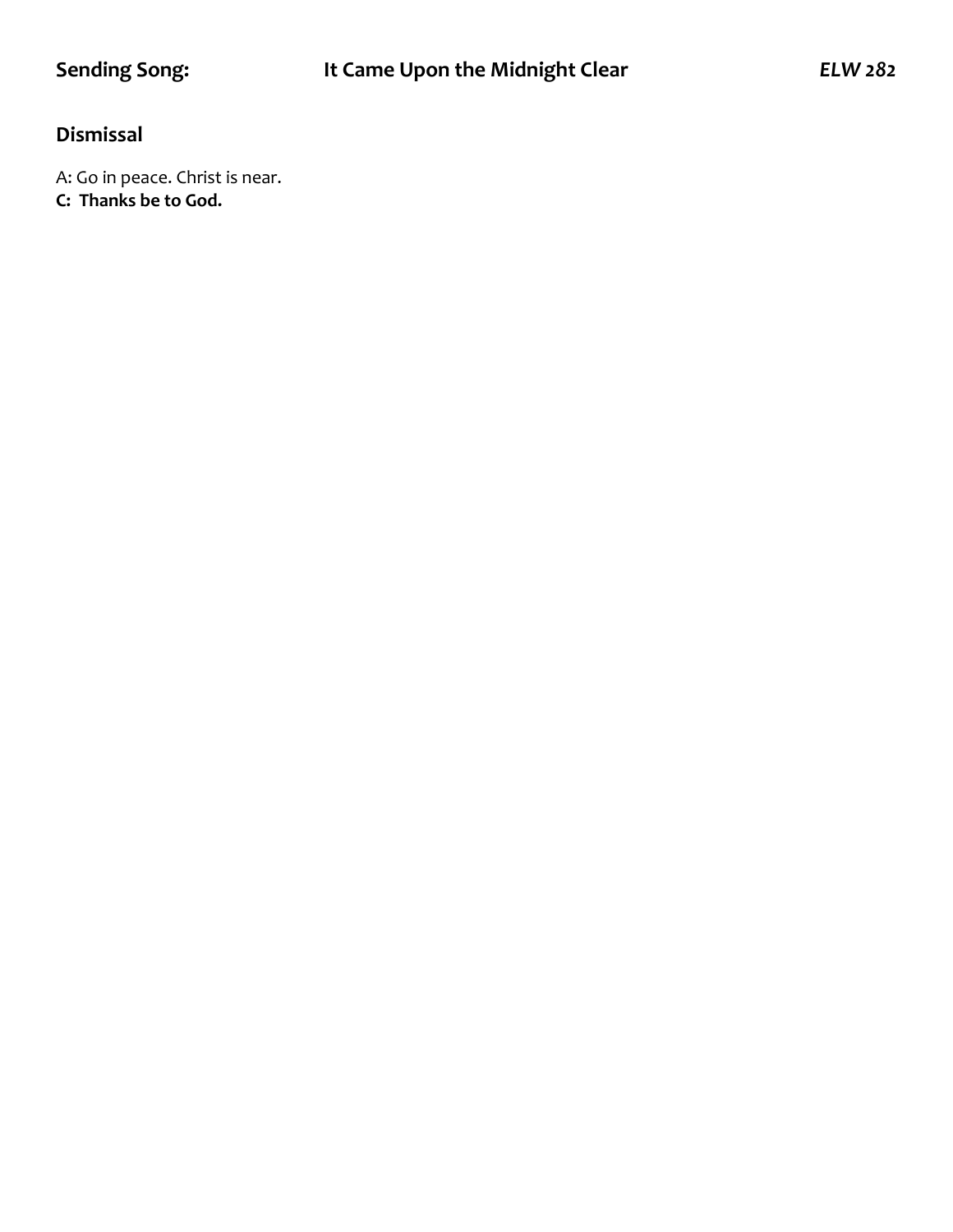

1050 Peninsula Drive Traverse City, MI 49686 (231) 947-9880 www.bethlehemtc.org

## December 12, 2021

## **HAPPY BIRTHDAY**

12/15-Fran White

12/17-Marilyn Johns

#### A COVID update from Council:

"For several months, Grand Traverse County has topped the 14-day average 7% Covid positivity threshold set up by Council for our current precautions. At the last Council Meeting, it was voted upon that if the positivity rate rises to 17.5% that Bethlehem will once again require mandatory masks regardless of vaccination status. This will ensure that we are doing our part to keep our parishioners and community safe. Currently, Munson Healthcare has activated Pandemic Response Level Red for the first time in history

(https://www.munsonhealthcare.org/services/community-health/covid19/pandemic-status), as they are seeing the most Covid cases since last year. At the time of Tuesday's Council vote, the rate was 15%, and the latest update, as of time of printing, GT County positivity rate is 19.7%, so we ask that ALL worshippers wear masks. Stay safe, pray for all good things, and see you soon! -Your Bethlehem Church Council"

#### Please note that the new Building and Office Hours are: 9:00am - 2:30pm, Monday - Thursday.

**CHRISTMAS AT TRAVERSE CITY HIGH SCHOOL IS BACK!** Christmas is right around the corner and we have a list of items needed by the students. Near the gathering space there is a list of items desired. Please return and place in the box provided BY DECEMBER 12TH. DO NOT WRAP GIFTS. NO HATS OR SCARVES ARE NEEDED. Thank you for supporting the 22nd year from Bethlehem!

For two of our three Christmas Eve services, we are in need of Hospitality greeters for the 6:00pm and 8:00pm services. Even if you are not a regular Hospitality volunteer, we can use your ability to greet and hand out worship folders. Also needed are volunteers to assist with decorating the sanctuary on Thursday, December 23rd. This will include setting out the poinsettias and filling the luminaries for the outdoor service. Please contact Barbara Oster if you are able to help out.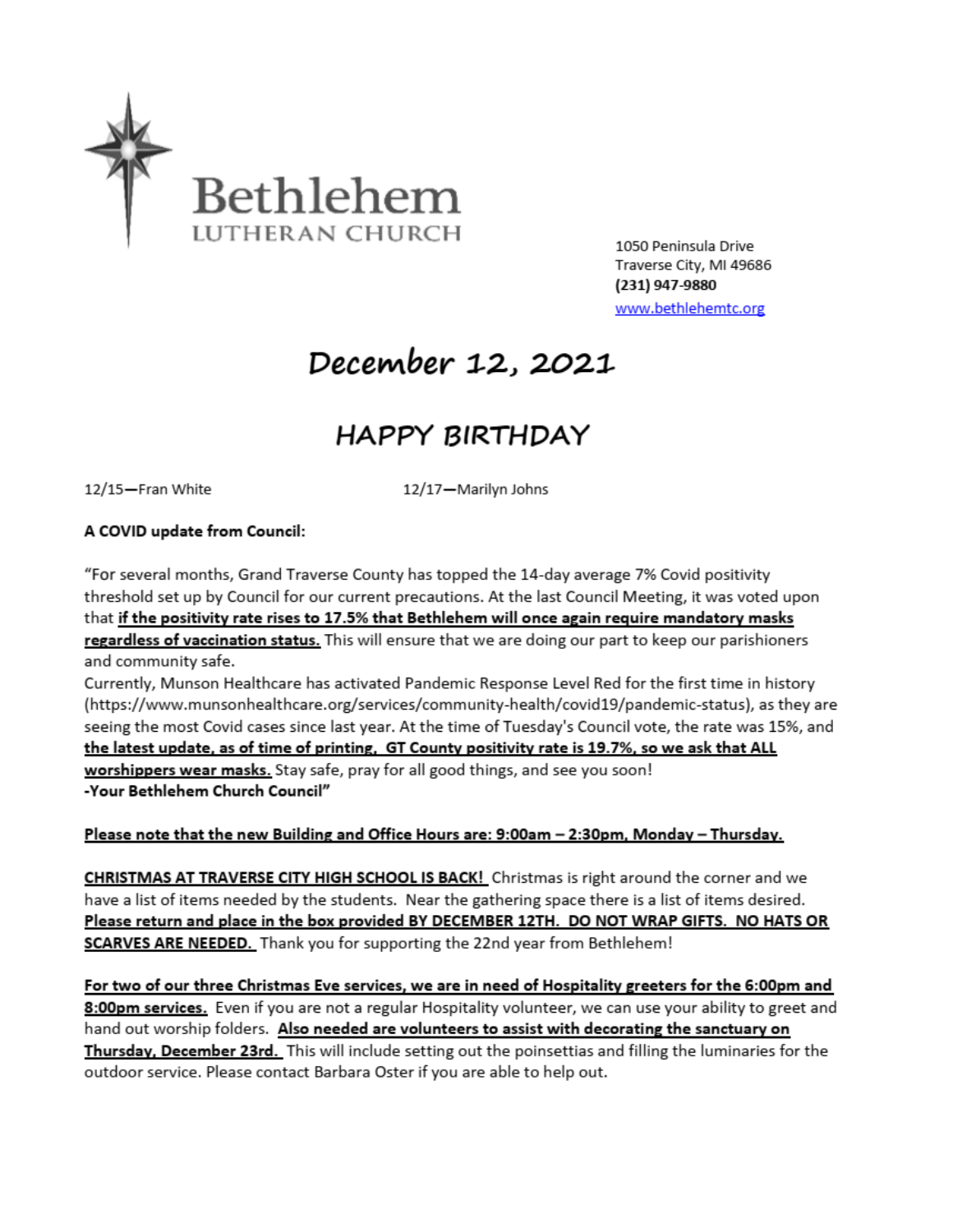**ADVENT WEDNESDAY NIGHT - DECEMBER 15TH:** Beginning at 6PM there will be a craft and lessons for the youth so you will be able to attend worship at 6:30.

#### Join us for Advent and Christmas:

Wednesday December 15th - 6:30PM Service | 7PM Dessert & Fellowship Wednesday December 22<sup>nd</sup> - 6:30PM Blue Christmas Service (no dessert) Friday December 24<sup>th</sup> -4:00PM Christmas Eve Service (Sanctuary) Friday December 24<sup>th</sup> -6:00PM Christmas Eve Service with Luminaries (East Lawn) Friday December 24<sup>th</sup> - 8:00PM Holden Evening Prayer with Christmas Carols (Sanctuary) (4:00PM and 8:00PM services will be Livestreamed)

Please consider signing up for Altar Flowers for a Sunday service. You may use the sign-up poster in the Narthex by signing on the date you request. Then fill out a pink slip with the necessary information and place it and a check for \$40 (payable to Bethlehem Lutheran Church or BLC) in the offering plate on Sunday morning (Preferable) or during the week, in the Administration Assistant's mailbox near the church office entrance. You may select either "in honor" or "in memory" or "to celebrate". If someone has already signed on the date you would like, feel free to add your name - we welcome more than one on a Sunday.

Today's altar flowers are donated by: Bill and Sue Allen for their church blessings. Today's altar flowers are donated by: Carl and Ellie Tacke in celebration of their 60<sup>th</sup> wedding anniversary.

Celebrate a new child in your life with a rose on the baptismal font! Cost \$10.00 per rose. Contact Barbara Oster at beo6475@yahoo.com or 231.668.7038.

Bethlehem is in need of a sanctuary Christmas tree. The tree should be balsam, spruce or fir and not less than 12 feet tall, and preferable not real wide. We will cut it down and haul it if it is reasonably accessible to a truck and trailer. Please contact Carl Lehto at 231-223-7187 or 231-944-9640.

The outdoor food pantry is closed until spring to make sure that none of the food is damaged by the cold. You can still bring in your staples at any time and place it in the teal bin under the table by the mailboxes. One BLC member knew of an apartment complex for low income residents with food needs and delivered 12 overflowing bags of what had been outside to the very grateful recipients. Please keep the residents of the 72 unit Brookside Commons Apartments in your prayers. Watch for the pantry to jump back into full swing in the spring.

Our blog has been renamed "Paths of Hope". Check it out on the Bethlehem website: http://www.bethlehemtc.org/new-blog-paths-of-hope.

The delivery of the pecans have been delayed until December. Those who have ordered will be notified when they are ready for pick-up.

The December issue of the STAR is ready. Feel free to check online at www.bethlehemtc.org < About Us > "The Online Bethlehem Star" or type this URL to get these directly: http://www.bethlehemtc.org/thebethlehem-star-newsletter.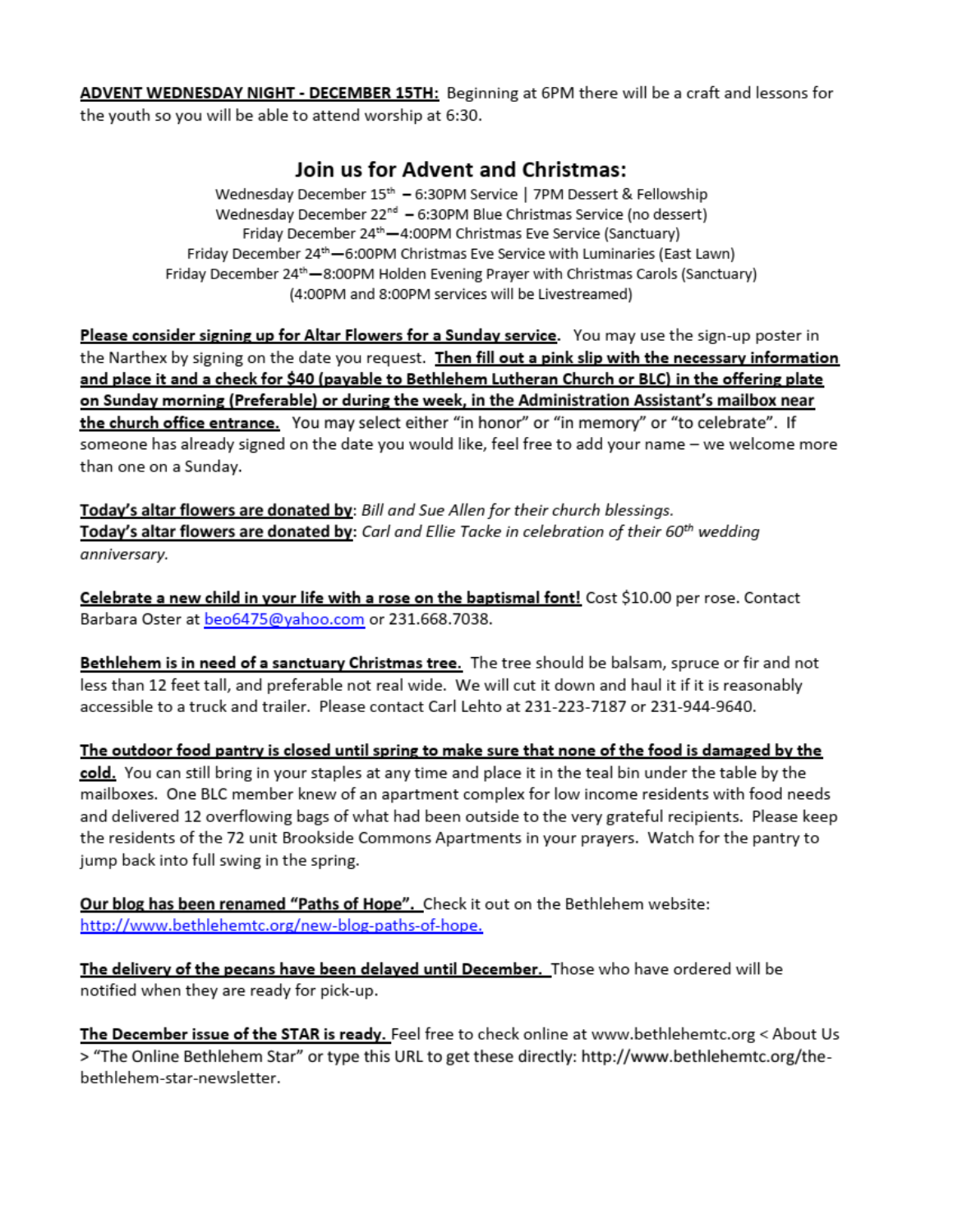After two years of cancellations due to COVID-19, Living Water Ministries has decided to make camp a gift freely given for all campers of Stony Lake. This means that there are no registration fees for any program at Stony Lake for the summer of 2022!! Adult Leaders from Bethlehem are planning on being there for Week 1 (June 19-24) as long as there are youth interested. Please note that the Living Water Ministries Board of Directors made the decision to make full vaccination a requirement for attendance at any Living Water Ministries event, including camp. If your youth is interested in attending camp this summer, please see Annie after service or reach out to her via email at annie.slabaugh@bethlehemtc.org no later than Wednesday February 9th.

Annie is looking for a male co-leader for the upcoming CHARGE Event (Friday March 18 - Sunday

March 20 at the Great Wolf Lodge) the male co-leader would be staying with the boys who have registered. Please see Annie after church or reach out to her at annie.slabaugh@bethlehemtc.org for more information!

CHARGE - Living Water Ministries has made the decision to cancel the Great Lakes Youth Gathering in January and will instead combine it with CHARGE this year in a hybrid type event! Therefore, grades for CHARGE will be 6th - 12th and the event will take place from March 18th - 20th here in Traverse City at the Great Wolf Lodge! As registration to fills up fast, Annie needs to know who is interested so that we can figure out cost for families right away. Please let her know if your youth is interested in attending CHARGE in 2022. She will send further information such as forms to fill out and what the family cost will be once we know the total number of people interested!

#### Thanks to the dedicated BLC members who joined together to prepare special music for the Advent and Christmas season:

Bell Choir: Crystel Fernholz, Laura Hahn, Kate Holtfreter, Carl Lehto, Cindy Monroe, Jacky Putman, Erin Word. Thanks also to guest Nan Worthington for playing the harp. Singing Choir: Denice and Phil Bossardet, Crystel Fernholz, Cindy Monroe, Carl Lehto Video Taping of Bell Choir: Cassidy White & Pastor Paul

The newest Living Lutheran magazine and the January/February/March Christ in our Home can be picked up at the welcome table on Sunday mornings, from the Shooting STAR box below the outside mailbox, or during parking lot communion. We still have copies of the October/November/December Christ in our Home available.

The Wednesday morning bible study of Matthew meets from 9-11am. All are welcome. Bring your own bible. We read the bible and then talk about what we read. We say a prayer for any needs that are shared. Come. Join a fellowship. Leader is Barbara Graf.

Quilters need help! We meet on Tuesdays 9:00am-11:00am. It is not traditional quilting. We tie three layers of fabric together. The "quilts" are sent all over the world when needed by Lutheran World Relief. So if you can tie or even cut, please join us on Tuesday mornings.

"Zoom Book Study" gathering via Zoom will meet this Wednesday, Dec 15<sup>th</sup> from 1:30pm until about 3:00pm and then take a break until after New Year's. Besides the thought-provoking discussions, we also have great conversation and fellowship. For this series, we will discuss the Gospel of Matthew. Please contact Pr. Paul if you are interested in joining.